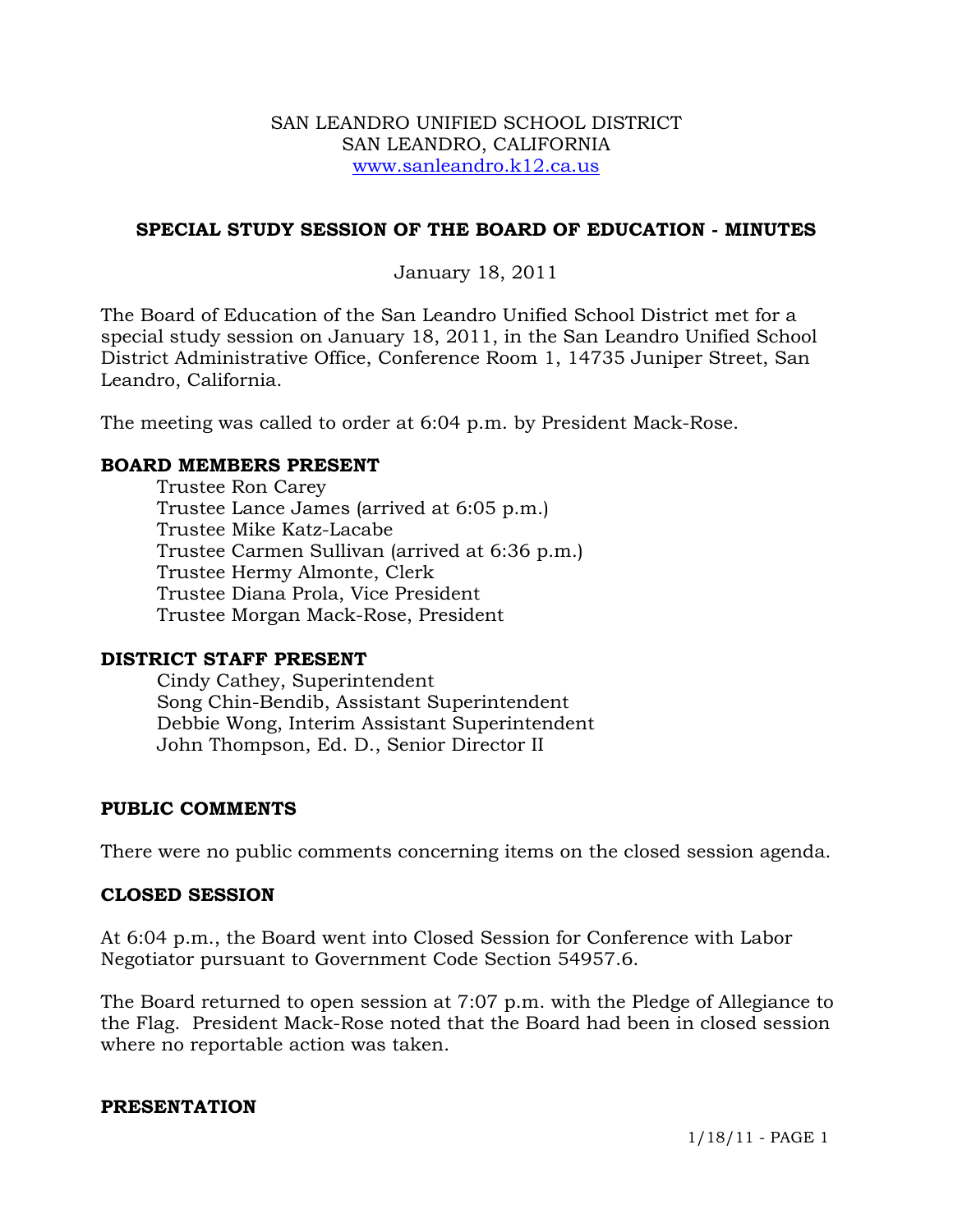President Mack-Rose began by stating that tonight was a special Board study session on homework, explaining that study sessions set aside a time for a less formal and more in depth discussion on matters about which the Board makes decisions. Tonight, in addition to public comment cards already received, she would be extending an invitation to other audience members, who may not have filled out a speaker card, to ask questions and share their thoughts.

- \* Debbie Wong, Interim Assistant Superintendent, Educational Services and Mike Walbridge, Director of Curriculum and Instruction, facilitated a Board workshop on homework and provided information on the following:
	- Current research on homework
	- San Leandro's policy as well as a matrix of neighboring districts; who have recently revised their policies
	- Snapshot of homework implementation in our schools
	- Conclusions and options
	- Questions, discussion and next steps

Key points included:

- Current research indicates that there is no conclusive evidence that homework increases student achievement
- In comparison, San Leandro Unified School District's Policy shares similar strands/components to the California School Board Association and other neighboring districts as well as the National Education Association (NEA) and National Parent Teacher Association (PTA) guidelines
- Research recommendations and other perspectives vary from no homework to more homework
- Evidence of inconsistent implementation of current policy
- Some Guiding Ouestions from ERIC DIGEST (Education Resources Information Center Publication) include
	- What kind of homework is most effective?
	- How much homework is useful learning tool?
	- Who is responsible for deciding how much homework to assign?
	- Who is responsible for monitoring homework?
- Possible Ideas to Consider:
	- 1. Fully implement the existing policy
	- 2. Make minor revisions and then fully implement the policy (i.e. change "Homework is to be assigned Monday through Thursday and on Friday as needed" to "No Homework Fridays") (approximately one year)

3. Make major revisions to revamp policy  $(1\frac{1}{2})$  to 2 years) Following the presentation, the Board offered some general comments and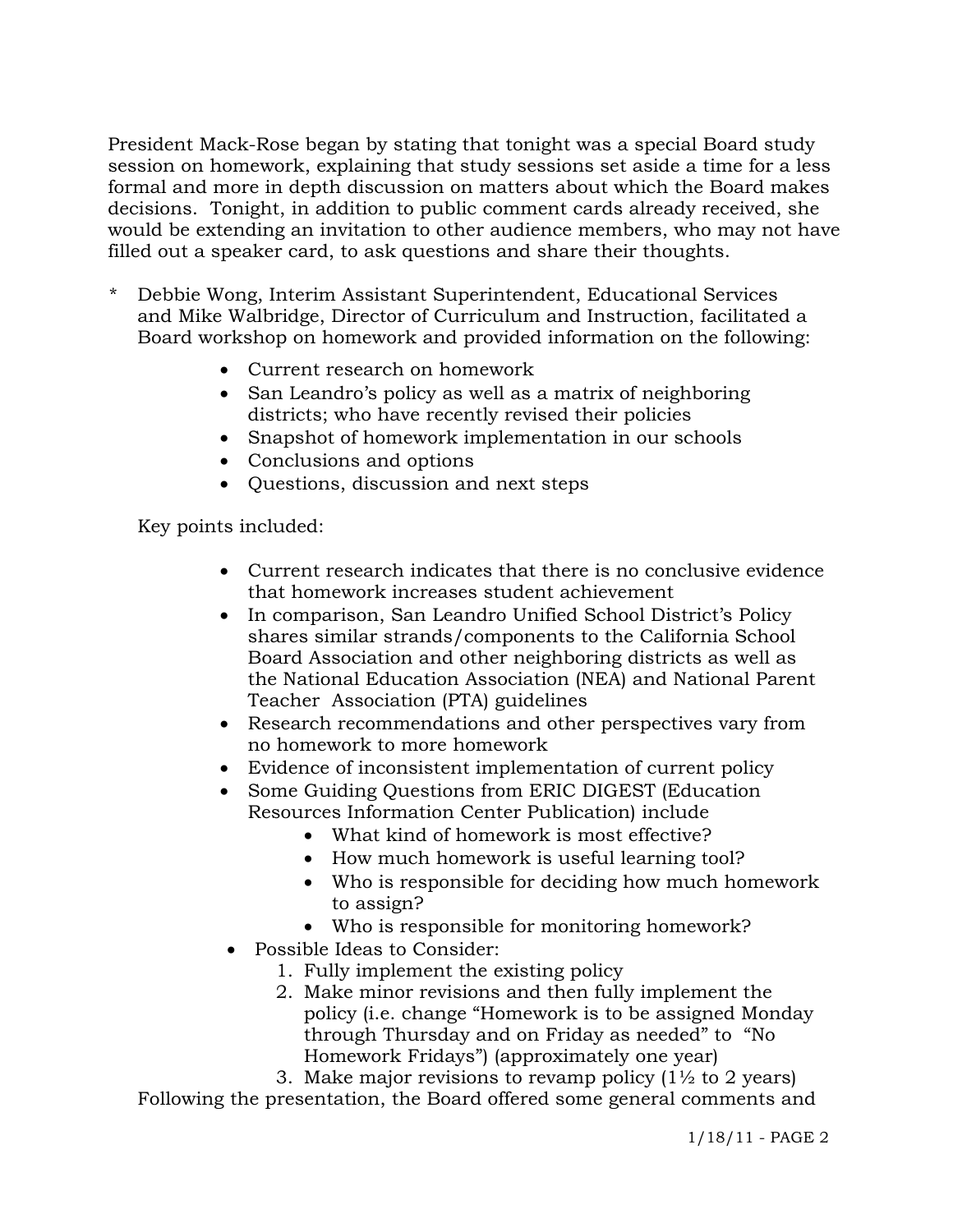posed clarifying questions regarding the information presented related to the selection criteria used in determining which comparative districts to include, and the average number of academic classes taken by middle and high school students.

# **PUBLIC COMMENTS**

- Ann D'Antonio, teacher and parent of two primary students, felt that there was too much homework at night (mostly consisting of busy work), which left no time for children to experience their own creativity.
- Latrina Dumas felt that homework was very essential to the learning process.
- Additional comments and questions from audience members included:
	- Who designs the homework?
	- Teachers across the District have different kinds of standards, and ideas related to homework
	- Inconsistencies exist throughout the District
	- Urged the Board to follow the data and decide what is right for the students
	- Homework teaches work habits and responsibility

 During the discussion, it was noted that given the research limitations and conclusions, there was no simple answer; however, the Board felt that "homework" was something that needed to be addressed and offered the following thoughts:

- One size fits all does not work
- Teachers need to meet the needs of all students
- Would like a policy that works in our community, and at the same time, gives teachers academic freedom because they know their students best
- Eliminating homework would be a civil injustice
- Homework helps kids be successful and contributes to better tests scores, and enlists practice
- Homework is necessary to explore the subject matter
- Homework needs to be effective, not "busy work"
- Supports the 10-minute rule
- Teachers need to be educated on the homework policy
- Make homework for the student, not the parent
- Differences between primary and secondary levels require very different conversations
- Incorporate expectations for reading time into the instructional minutes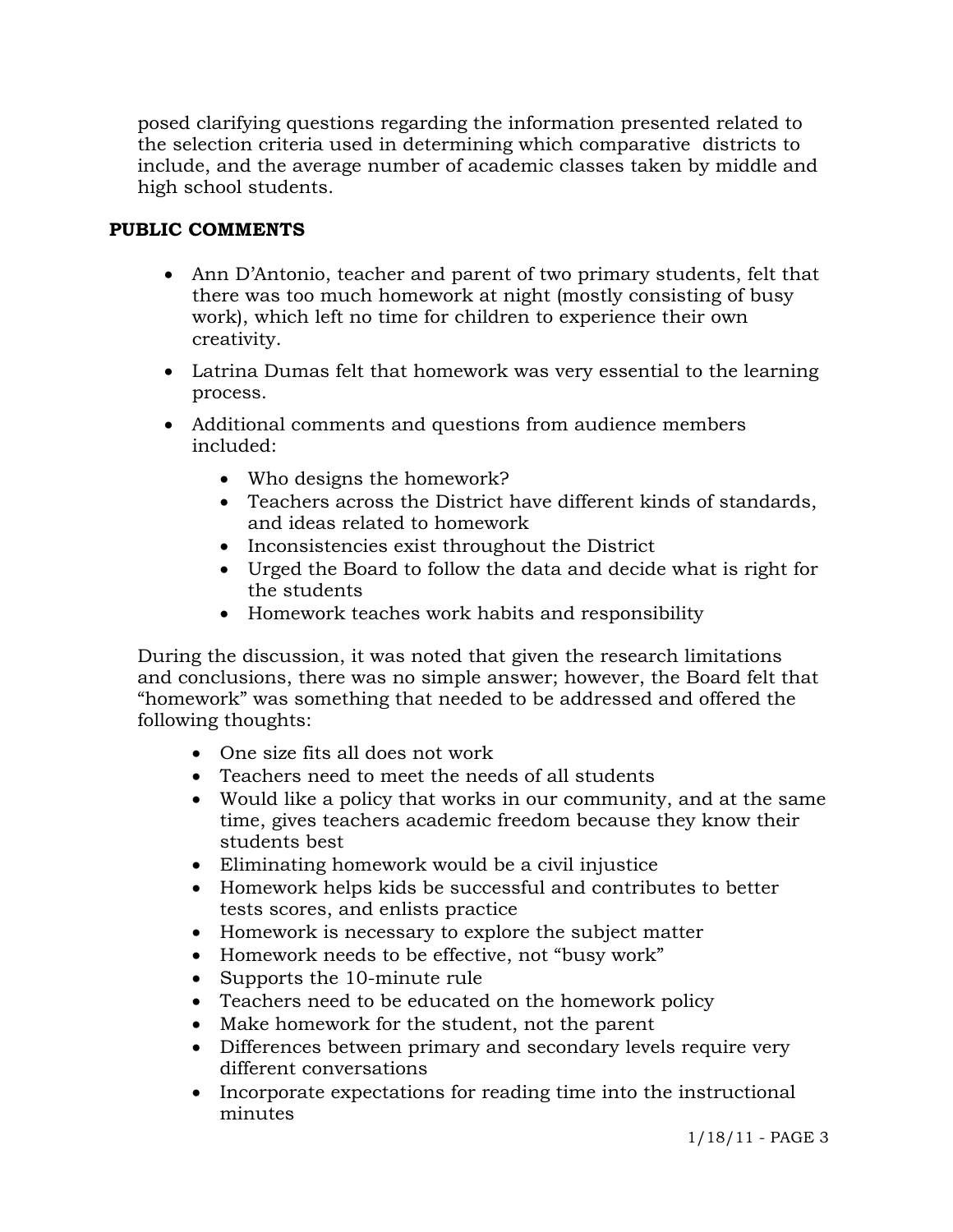Looking ahead, the Board directed staff to proceed with option #2, "Make minor revisions and then fully implement the policy (i.e. changing "Homework…Friday as needed" to "No Homework Fridays". Staff will organize a series of parent meetings, teacher task forces and site staff meetings to get input on minor changes, adding that staff will provide a project task list and timeline to the Board in late March or early April.

## **PUBLIC COMMENTS ON NON-AGENDA ITEMS**

 The Board heard additional comments from the audience regarding low math test scores, staffing at the Fred T. Korematsu campus, and residency issues.

## **BOARD MEMBER COMMENTS**

The Board thanked staff for the presentation and those in attendance for their input.